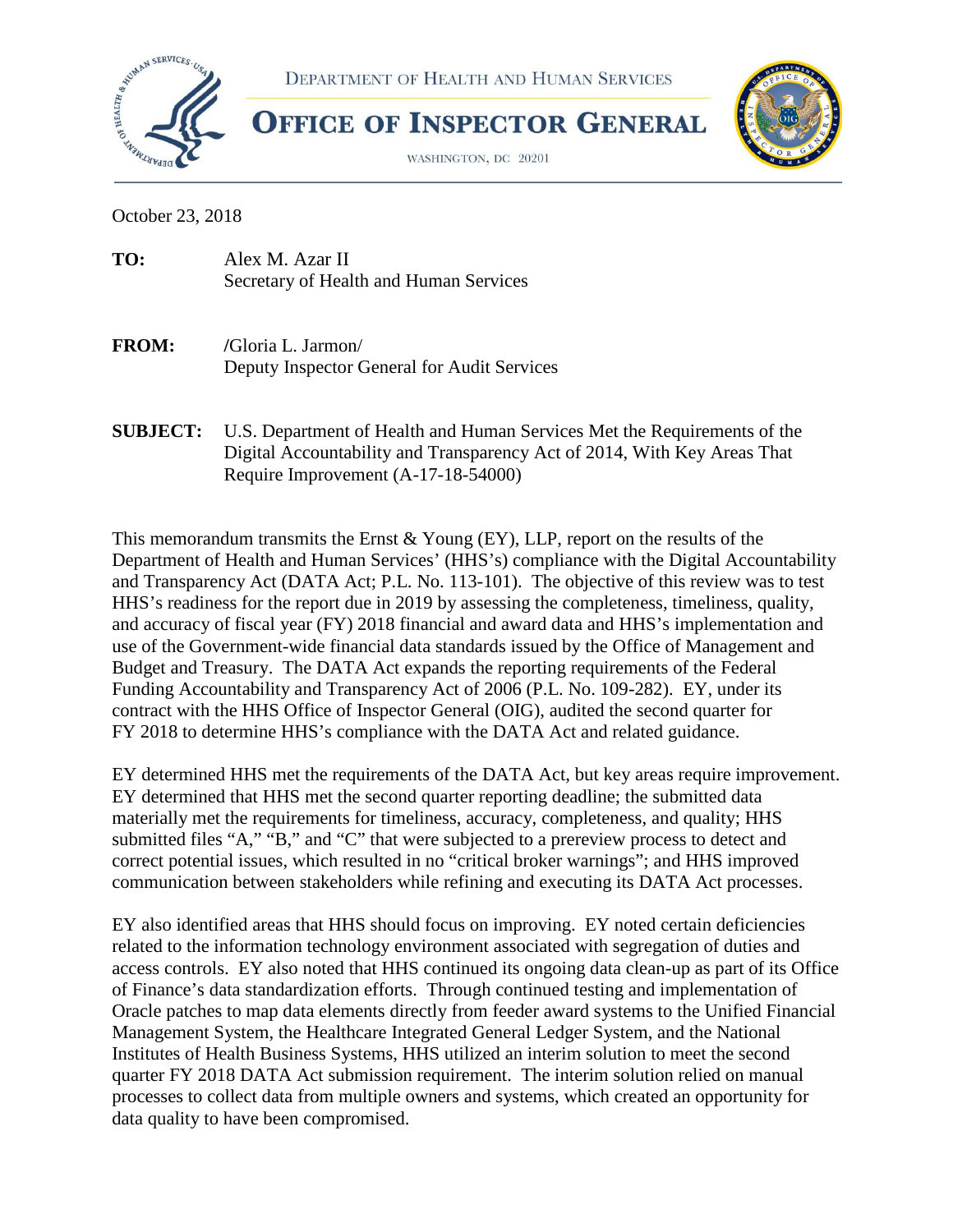We reviewed EY's audit of HHS's compliance with the DATA Act by:

- evaluating the independence, objectivity, and qualifications of EY auditors and specialists;
- reviewing the approach and planning of the audit;
- attending key meetings with auditors and CMS officials;
- monitoring the progress of the audit;
- examining audit documentation; and
- reviewing the auditors' report.

EY is responsible for the attached report and the conclusions expressed in the report. Our monitoring review of EY's audit, as differentiated from an audit in accordance with generally accepted government auditing standards, was not intended to express, and we do not express, an opinion on HHS's compliance with the DATA Act. Our monitoring review disclosed no instances in which EY did not comply in all material respects with generally accepted government auditing standards.

Section 8M of the Inspector General Act, 5 U.S.C. App., requires that the Office of Inspector General (OIG) post its publicly available reports to the OIG website. Accordingly, this report will be posted at [https://oig.hhs.gov.](https://oig.hhs.gov/)

Should you wish to discuss this letter, please contact Carrie A. Hug, Assistant Inspector General for Audit Services, at (202) 619-3972 or through e-mail at [Carrie.Hug@oig.hhs.gov.](mailto:Carrie.Hug@oig.hhs.gov) Please refer to report number A-17-18-54000.

Attachment

cc: Jennifer Moughalian Acting Assistant Secretary for Financial Resources and Acting Chief Financial Officer

Sheila Conley Deputy Assistant Secretary, Finance and Deputy Chief Financial Officer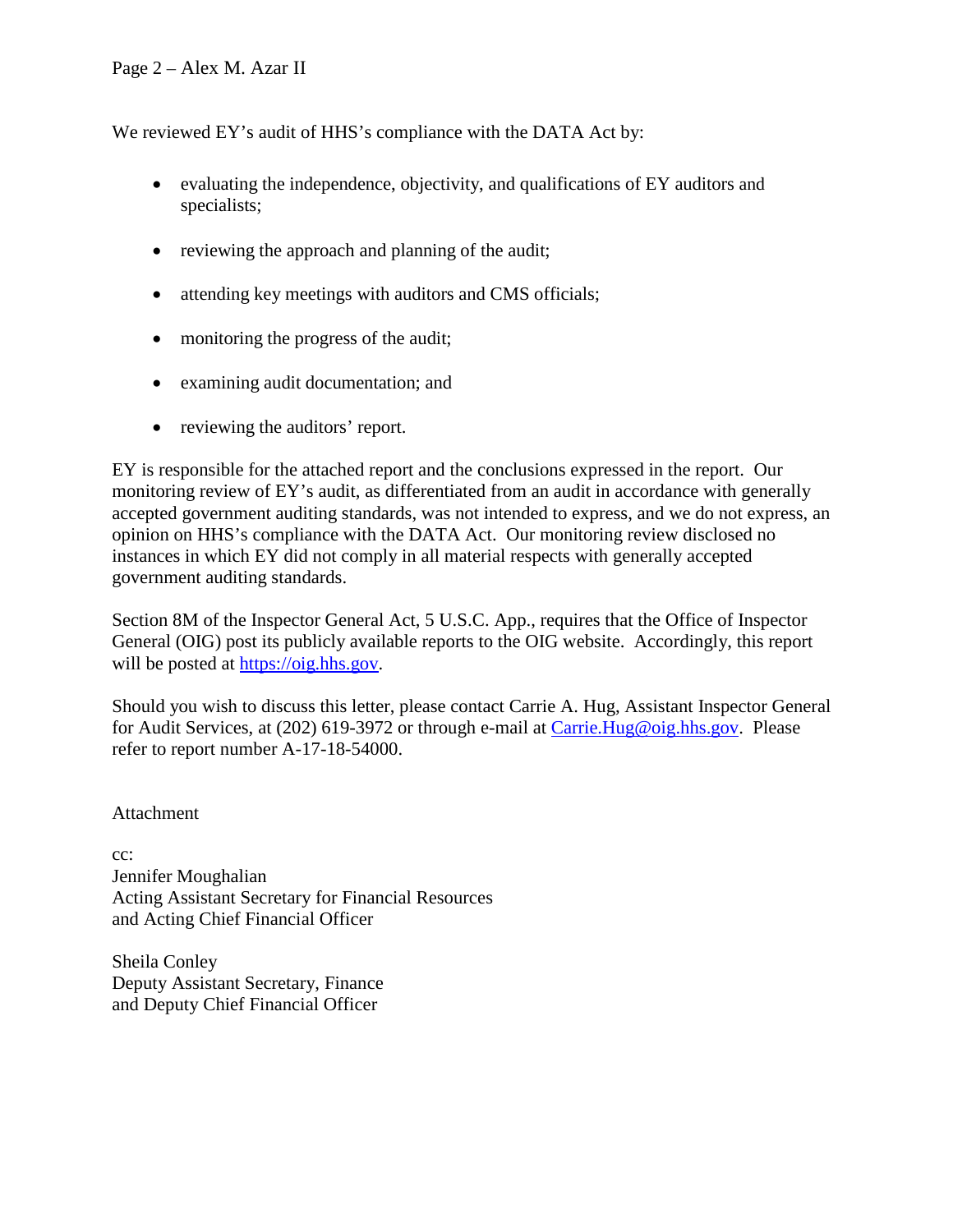

Tysons, VA 22102 ey.com

Ernst & Young LLP Tel: +1 703 747 1000 1775 Tysons Blvd Fax: +1 703 747 0100

# Report of Independent Auditors on HHS's Compliance with the Digital Accountability and Transparency Act of 2014 (DATA Act)

The Secretary and the Inspector General of the U.S. Department of Health and Human Services

We have conducted a performance audit of the U.S. Department of Health and Human Services' (Department/HHS) compliance with the Digital Accountability and Transparency Act of 2014 (The DATA Act, P.L. No. 113-101) for the second quarter of fiscal year (FY) 2018. The DATA Act requires that federal agencies report financial and payment data in accordance with data standards established by the Department of Treasury (Treasury) and the Office of Management and Budget (OMB).

We conducted this performance audit in accordance with generally accepted *Government Auditing Standards* issued by the Comptroller General of the United States. Those standards require that we plan and perform the audit to obtain sufficient, appropriate evidence to provide a reasonable basis for our findings and conclusions based on our audit objectives. We believe that the evidence obtained provides a reasonable basis for our findings and conclusions based on our audit objectives.

To assess HHS's compliance, we performed specific procedures to address the objectives summarized in the 2018 Statement of Work (BPA No: HHSP233201700040B). The specific scope and methodology are summarized in Section II of this report.

In our opinion, HHS met the requirements of the DATA Act with key areas that require improvement. Our detailed findings and recommendations are documented in Section III of this report.

 Office and is not intended to be and should not be used by anyone other than these specified parties. This report is intended solely for the information and use of HHS and the HHS Office of Inspector General, Office of Management and Budget, Congress, and the U.S. Government Accountability

Ennet + Young LLP

October 23, 2018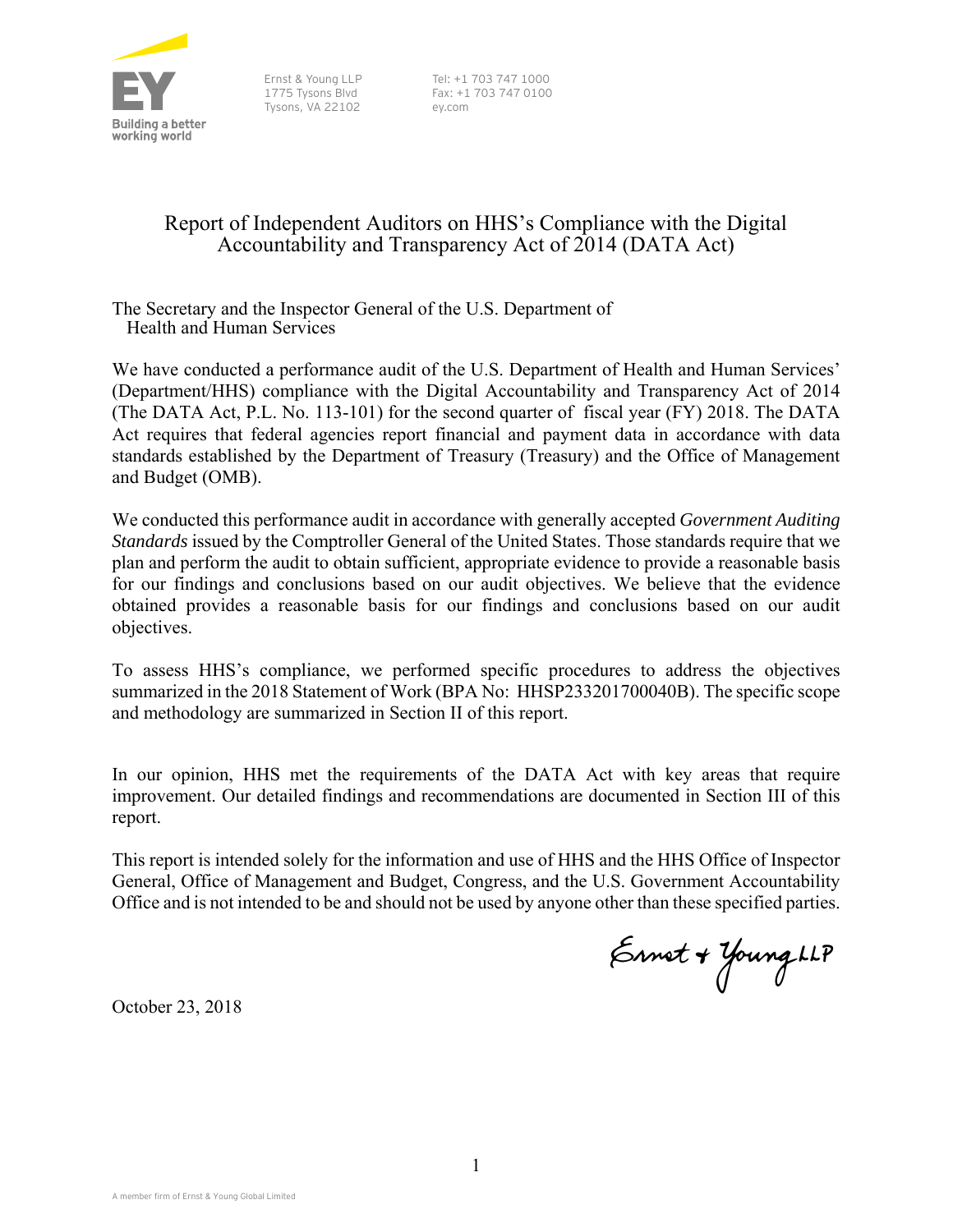#### **EXECUTIVE SUMMARY**

The Digital Accountability and Transparency Act of 2014 (DATA Act), in part, requires federal agencies to report financial and award data in accordance with the established Government-wide financial data standards. In May 2015, the Office of Management and Budget (OMB) and the Department of the Treasury (Treasury) published 57 data definition standards and required federal agencies to report financial data in accordance with these standards for DATA Act reporting, beginning January 2017. Once submitted, the data is displayed on USASpending.gov for taxpayers and policymakers.

 determine if its use of the 57 data standards comply with the DATA Act requirements, as well as The Department of Health and Human Services (HHS) Office of Inspector General (OIG) engaged us to assist in its evaluation of HHS's second quarter for FY 2018, DATA Act submission to to assess the timeliness, accuracy, completeness and quality of the data submitted. We conducted a performance audit to determine HHS compliance with DATA Act submission requirements when submitting its second quarter for FY 2018 financial and financial awards data.

We conducted a performance audit to determine HHS's compliance with the DATA Act as of the second quarter for FY 2018, in accordance with the related Council of the Inspectors General on Integrity and Efficiency (CIGIE) Federal Audit Executive Council (FAEC) DATA Act Working Groups' "Inspectors General Guide to Compliance Under the DATA Act," as amended (CIGIE guide).

## **BACKGROUND**

On May 9, 2014, Congress enacted the DATA Act, which required federal agencies to report financial and payment data in accordance with data standards established by the Treasury and OMB. Beginning in 2014, OMB, working with the Treasury, developed guidance for each agency's submission of data to ensure consistency across the government. The purposes of the DATA Act are as follows:

- Expanding the Federal Funding Accountability and Transparency Act (FFATA) of 2006 by disclosing direct federal agency expenditures and linking federal contract, loan and grant spending information to programs of federal agencies to enable taxpayers and policy makers to track federal spending more effectively
- Establishing Government-wide data standards for financial data and providing consistent, reliable and searchable spending data that is displayed accurately for taxpayers and policymakers on the USASpending.gov website
- Simplifying reporting for entities receiving federal funds by streamlining reporting requirements and reducing compliance costs while improving transparency
- **Improving the quality of data submitted to USASpending.gov by holding federal agencies** accountable for the completeness and accuracy of the data submitted
- Applying approaches developed by the Recovery Accountability and Transparency Board to spending across the Federal Government.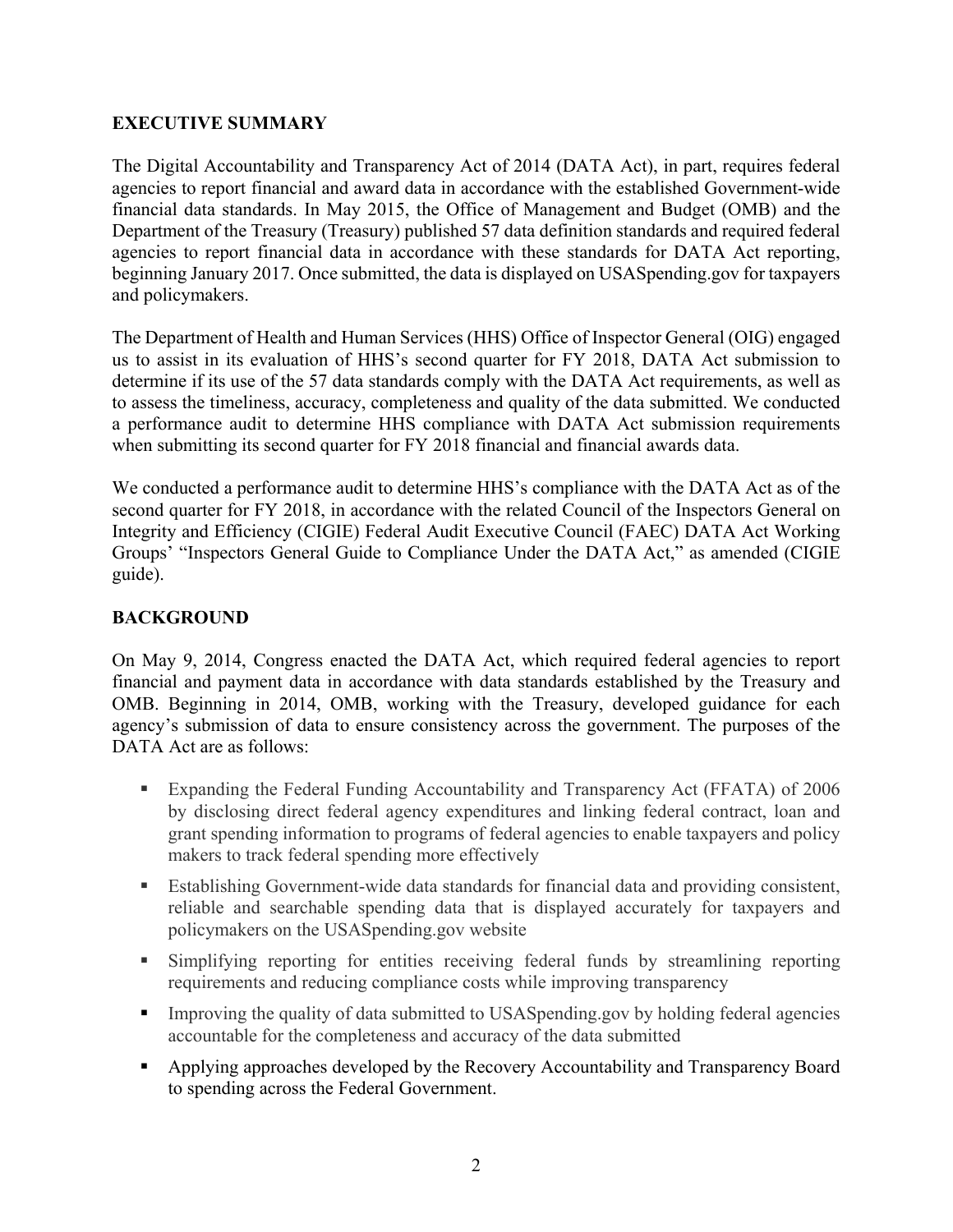Under the DATA Act, HHS is required to submit a series of files, including procurement and direct assistance activity to include 57 required data elements through a single Treasury system. The table below provides information on the files containing the financial and payments information that will be submitted to the Treasury Broker or pulled from Government-wide intermediary systems:

| Table: Submission data by file |                                                     |                                                                                                                                                                                                                                                            |                                                                                                                                                                                                                                                                                                                                |  |  |
|--------------------------------|-----------------------------------------------------|------------------------------------------------------------------------------------------------------------------------------------------------------------------------------------------------------------------------------------------------------------|--------------------------------------------------------------------------------------------------------------------------------------------------------------------------------------------------------------------------------------------------------------------------------------------------------------------------------|--|--|
| <b>File name</b>               | <b>File contents</b>                                | <b>File description</b>                                                                                                                                                                                                                                    | <b>Source</b>                                                                                                                                                                                                                                                                                                                  |  |  |
| File A                         | Appropriation<br>account                            | Reporting at the Treasury Account<br>Symbol (TAS) level, including Budget<br>Authority Appropriated, Unobligated<br>Balance and Other Budgetary Resources.<br>Data requirements are similar to what is<br>reported in GTAS and published in the<br>SF-133. | Submitted to Broker by<br><b>HHS</b><br>Primary Source:<br><b>Consolidated Financial</b><br><b>Reporting System</b><br>(CFRS)                                                                                                                                                                                                  |  |  |
| File B                         | Program activity<br>and object class                | Reporting of Obligations and Outlays at<br>the TAS, Program Activity and Object<br>Class level. Data requirements are similar<br>to the Object Class and Program Activity<br>reporting required in the 2015 release of<br>OMB Circular A-11.               | Submitted to Broker by<br><b>HHS</b><br>Primary Source: CFRS                                                                                                                                                                                                                                                                   |  |  |
| File C                         | Award-level<br>financial                            | Reporting of Obligations and Outlays at<br>the Award ID level, including TAS,<br>Program<br>Activity<br>and<br>Object<br>Class.<br>Data<br>requirements do not align with any current<br>Government-wide financial reporting.                              | Submitted to Broker by<br><b>HHS</b><br>Primary Source:<br>CFRS/Financial<br><b>Business Intelligence</b><br>System (FBIS), Unified<br><b>Financial Management</b><br>Systems (UFMS),<br>National Institutes of<br>Health (NIH) Business<br>System (NBS) and the<br>Healthcare Integrated<br>General Ledger System<br>(HIGLAS) |  |  |
| File $D_1$                     | Award and<br>awardee<br>attributes<br>(procurement) | Reporting of procurement award actions<br>and their associated data, which is an<br>expansion of existing FFATA reporting<br>requirements.                                                                                                                 | Pulled by Treasury from<br>the Data Broker,<br>following submission via<br>intermediary system<br><b>Federal Procurement</b><br>Data System (FPDS)                                                                                                                                                                             |  |  |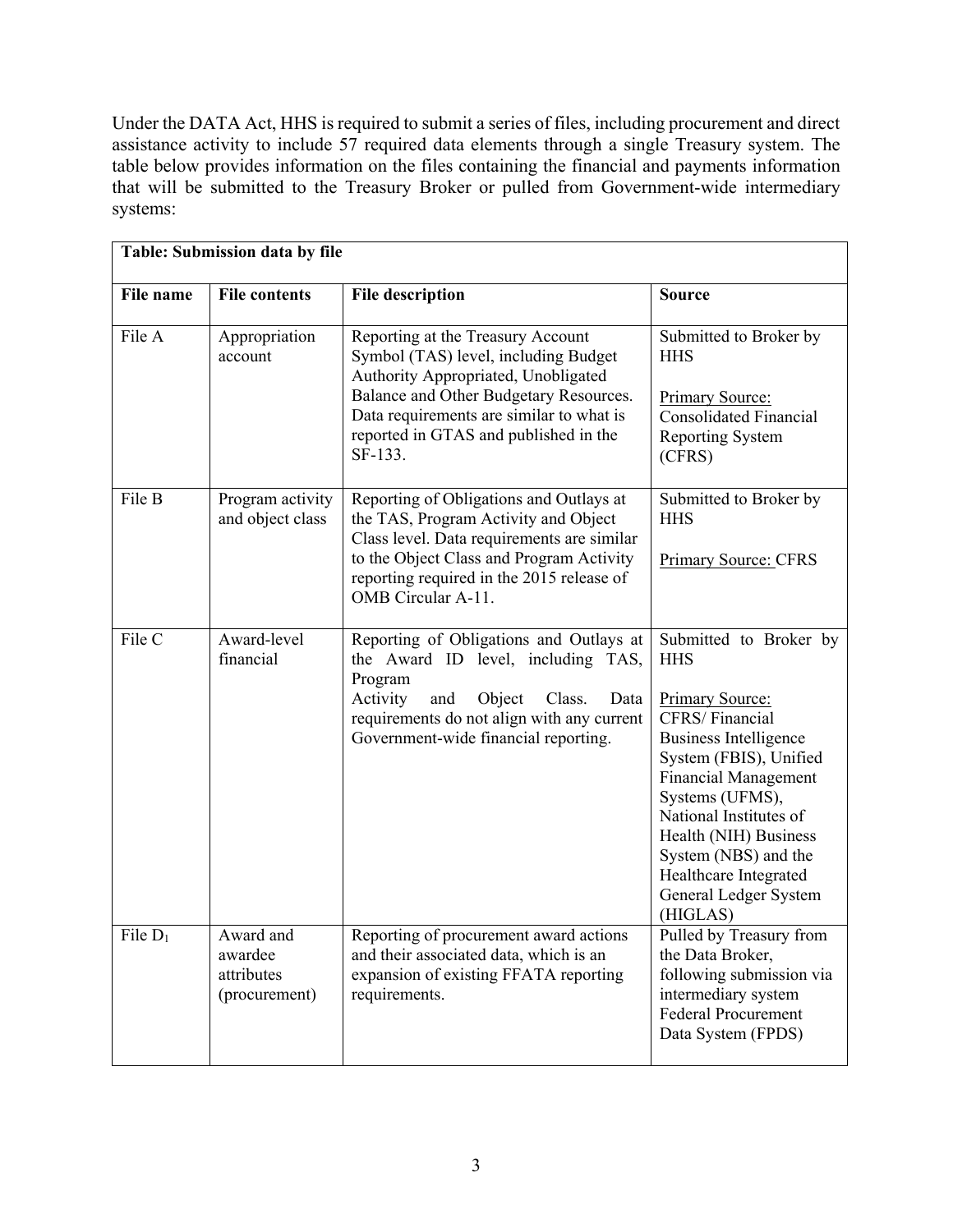| File $D_2$ | Award and<br>awardee<br>attributes<br>(financial<br>assistance) | Reporting of financial assistance award<br>actions and their associated data, which is<br>an expansion of existing FFATA<br>reporting requirements. | Pulled by Treasury<br>from the Data Broker,<br>following submission via<br><b>Financial Assistance</b><br><b>Broker Submission</b><br>(FABS)                                      |
|------------|-----------------------------------------------------------------|-----------------------------------------------------------------------------------------------------------------------------------------------------|-----------------------------------------------------------------------------------------------------------------------------------------------------------------------------------|
| File E     | Additional<br>awardee<br>attributes                             | Reporting of detailed demographic<br>information for award-level transactions<br>from File C                                                        | Extracted by DATA Act<br>Broker from the System<br>for Award Management<br>(SAM) on a quarterly<br>basis.                                                                         |
| File F     | Sub-award<br>attributes                                         | Reporting of demographic information for<br>award-level transactions from File C                                                                    | <b>Extracted by DATA Act</b><br>Broker from the Federal<br><b>Funding Accountability</b><br>and Transparency Act<br>Sub-award Reporting<br>System (FSRS) on a<br>quarterly basis. |

 valid sample of the spending data submitted by the agency and report on the timeliness, accuracy, In addition, the DATA Act requires that agency Inspector Generals (IGs) review a statistically completeness and quality of the data sampled and the implementation and use of the data standards by the agency. The Act further describes how each aspect will be measured as follows:

- Timeliness is measured as the percentage of transactions reported within 30 days of quarter end.
- Accuracy is measured as the percentage of transactions that are complete and agree with the systems of record or other authoritative sources.
- Completeness is measured in two ways: (1) all transactions and events that should have been recorded are recorded in the proper reporting period and (2) as the percentage of transactions containing all data elements required by the DATA Act.
- manner. Integrity refers to the protection of information from unauthorized access or Quality is defined as a combination of utility, objectivity and integrity. Utility refers to the usefulness of the information to the intended users. Objectivity refers to whether the disseminated information is being presented in an accurate, clear, complete and unbiased revision.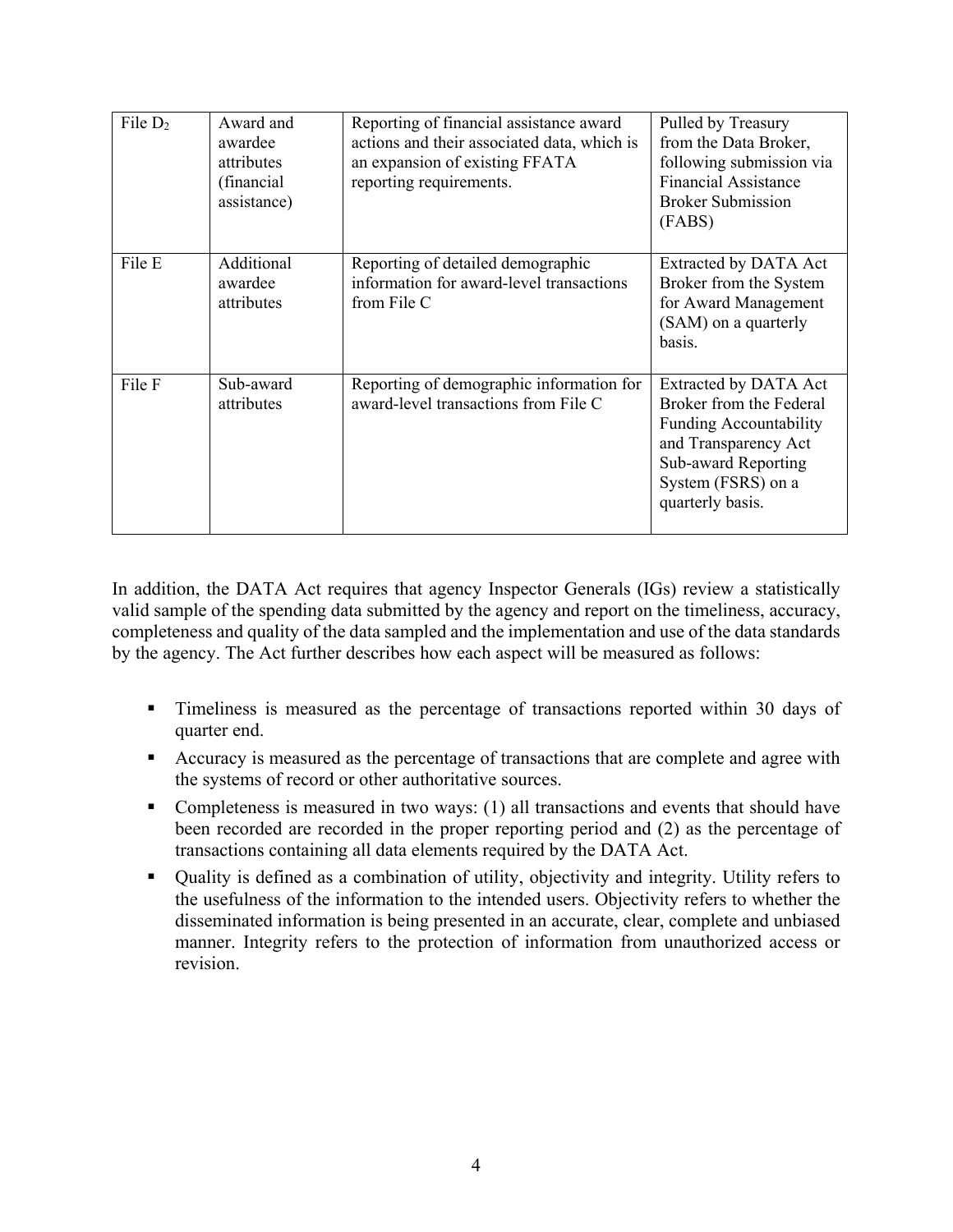#### **What we found**

HHS has made significant progress during FY 2018 in implementing processes and building an infrastructure for submitting its data under the DATA Act requirements. Examples of activities HHS performed to meet the requirements include the following:

- Met the second quarter for FY 2018 DATA Act reporting deadline of May 15, 2018
- $\blacksquare$  Submitted files A, B and C without critical Broker warnings
- Submitted data that materially met the requirements for timeliness, accuracy completeness and quality
- Submitted data in which the totals of Files A and B agree
- Submitted data in which File C reflects and links to reportable award-level transactions via an award identification number (Award ID)
- Submitted data in which Files D1 through F materially link to File C, and contain demographic information for reportable award-level transactions reported in File C
- Reconciled amounts generated from HHS's financial systems to the data files transmitted to Treasury, including intra-governmental transfers (IGT), to develop a basis that the files were properly quantified and complete
- Improved communication between stakeholders while refining and executing its DATA Act processes

As a result of our audit, we identified the following results:

- We tested 180 statistically selected samples and found that the transactions were properly supported, accurate and complete without exception.
- award level obligations reported in File C, \$105 million or 0.03% of total awards during ■ We tested the various reconciliations performed by HHS to support its second quarter FY 2018 DATA Act submission and found the reconciliations were performed with differences being researched and reconciled on a timely basis. Of the approximate \$351 billion in total the second quarter were not submitted for validation due to the lack of linkage between the award data and financial obligation.
- This was not considered an error but rather an appropriate inconsistency based on the HHS noted differences between the supported HHS and Broker warning counts. These warnings are comprised of: (1) \$60 million in incorrectly validated program activity and (2) \$1.8 billion in prior year adjustments that are included properly in File B and GTAS. guidance.
- We noted significant progress in the development and documentation of processes to support the second quarter of FY 2018 DATA Act submission as compared to our FY 2017 performance audit report.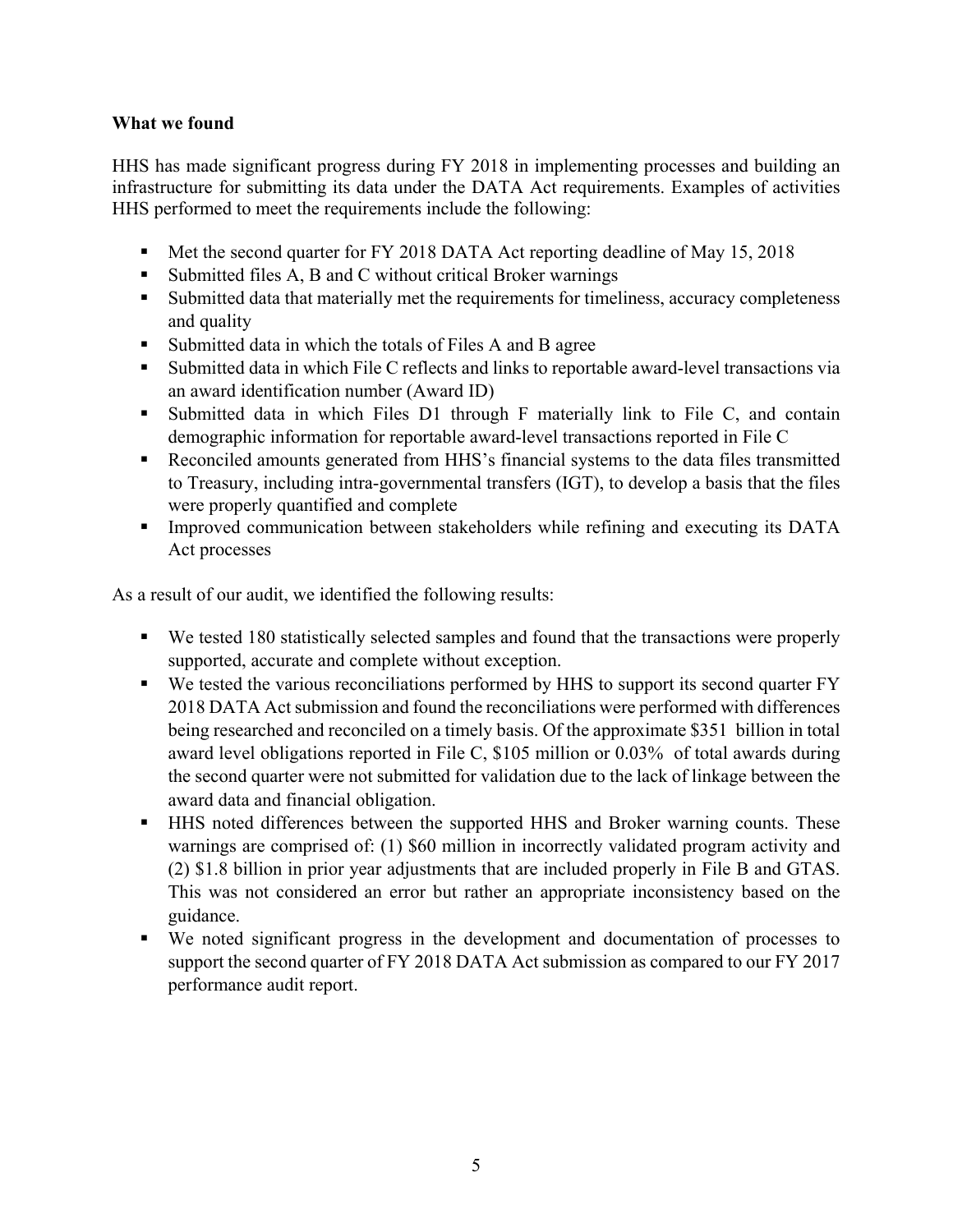We noted certain deficiencies requiring continued focus, as follows:

- As of the second quarter of FY 2018, HHS had ongoing issues that impacted the quality of its DATA Act submission. For example:
- Certain issues related to segregation of duties and access controls are impacting HHS's HHS currently has certain deficiencies related to its information technology environment. financial, procurement and grant processing systems.
- standardization efforts. These efforts acknowledge that there is a need for HHS to consistently apply standardized object class codes in compliance with OMB A-11 and HHS continues to pursue ongoing data clean-up as part of the Office of Finance's data standardized United States Standard General Ledger account codes as outlined in the Treasury Financial Manual.
- systems to the UFMS, HIGLAS and NBS financial systems, HHS continues to utilize an In the absence of the Oracle patches to map data elements directly from feeder award interim solution to meet the second quarter fiscal year 2018 DATA Act submission. The interim solution heavily relies on manual processes to collect data from multiple owners and systems. This creates an opportunity for data quality to be compromised.

#### **What we recommend**

 and developed an interim manual solution to produce files while proper testing and implementation of the Oracle Patch was underway. For the submission, HHS collected and consolidated data across HHS extensively tested data throughout the various iterations of the Treasury's DATA Act broker 11 operating divisions (OpDivs) using disparate financial and award systems, performed many reconciliations and validations, and researched and explained variances in order to meet the DATA Act submission deadline.

As HHS continues to submit quarterly DATA Act files, it should consider the following to better align itself with the DATA Act requirements:

- HHS should continue to progress toward producing high-quality data through data cleanup efforts, remediation of deficiencies in financial, procurement and grant-related systems, and better automation of DATA Act data collection and submission processes.
- **HHS** should continue to test Oracle patches in its IT systems and implement these to reduce reliance on manual processes.

# **HHS management comments**

In its comments on our draft report, HHS generally concurred with the findings and emphasized its commitment to remediate focus areas to improve its process in meeting the DATA Act requirements. HHS's comments are included in Appendix A.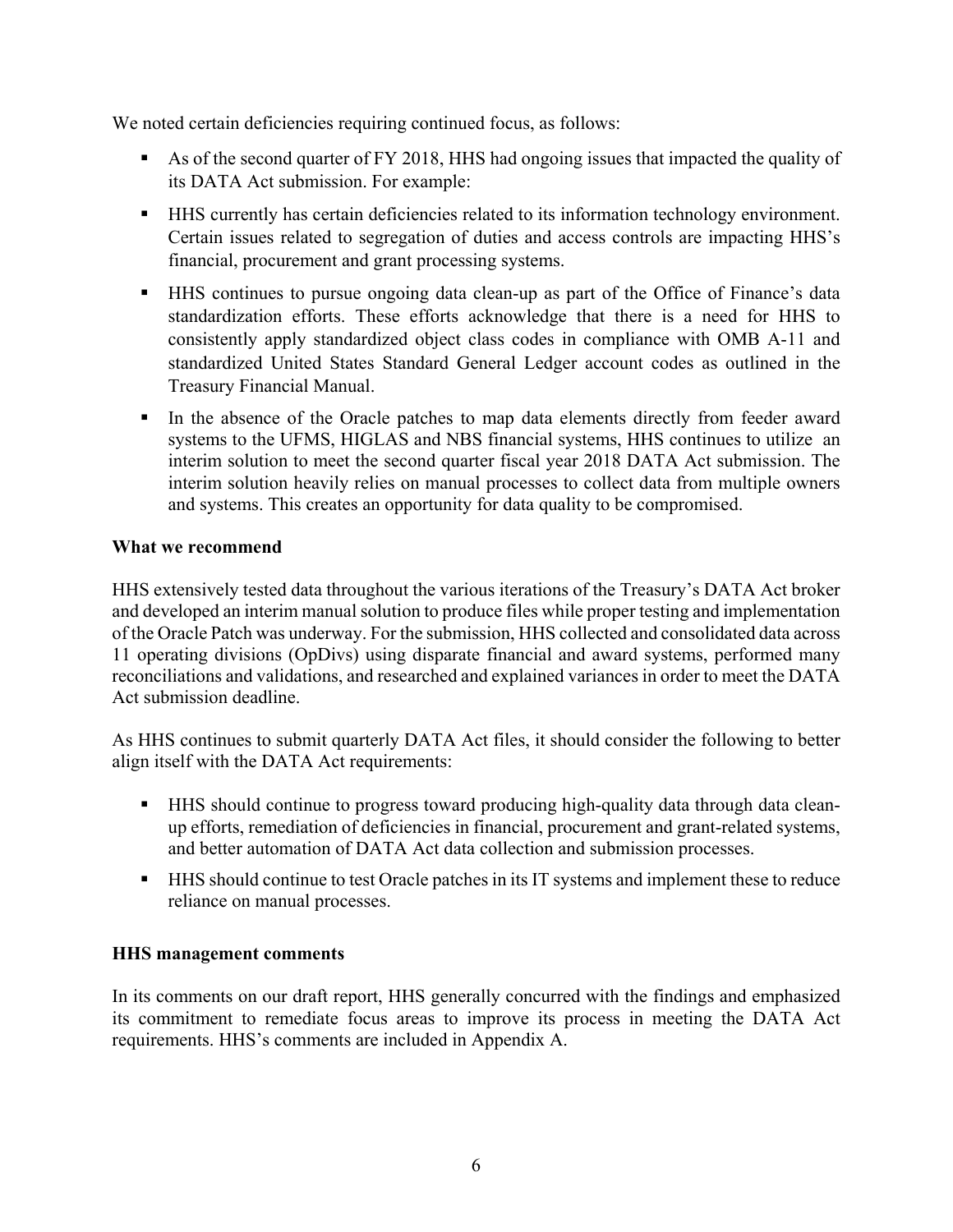# **Contents**

| SECTION II - PERFORMANCE AUDIT OBJECTIVE, SCOPE AND                                                                                                                                                                                                                                |  |
|------------------------------------------------------------------------------------------------------------------------------------------------------------------------------------------------------------------------------------------------------------------------------------|--|
|                                                                                                                                                                                                                                                                                    |  |
|                                                                                                                                                                                                                                                                                    |  |
|                                                                                                                                                                                                                                                                                    |  |
|                                                                                                                                                                                                                                                                                    |  |
| Finding — HHS did not fully meet the DATA Act requirements for quality due to<br>ongoing challenges with its IT systems, data cleanup efforts and heavy reliance on<br>المستحدث والمستنقذ المناسب المستنقذ والمستنقذ المستنقد المستنقد والمستنقذ المتناول المتناول المناور المناور |  |

# **Appendix A – HHS MANAGEMENT COMMENTS**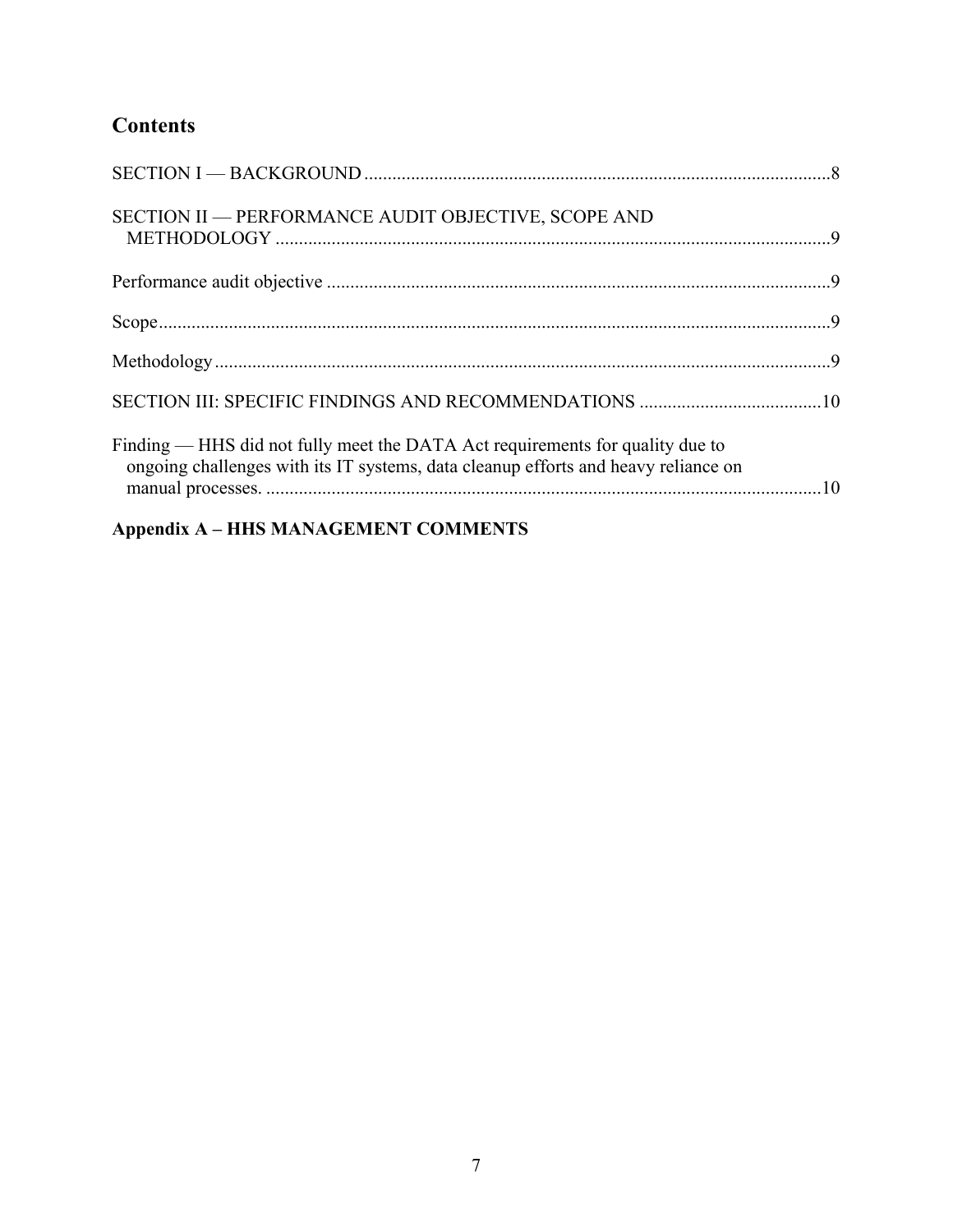## <span id="page-9-0"></span>**SECTION I — BACKGROUND**

The Digital Accountability and Transparency Act of 2014 (DATA Act), in part, requires federal agencies to report financial and award data in accordance with the established Government-wide financial data standards. In May 2015, the Office of Management and Budget (OMB) and the Department of the Treasury (Treasury) published 57 data definition standards and required federal agencies to report financial data in accordance with these standards for DATA Act reporting, beginning January 2017. Once submitted, the data will be displayed on USASpending.gov for taxpayers and policymakers.

In addition, the DATA Act requires that agency Inspector Generals (IGs) review statistical samples of the data submitted by the respective agency under the DATA Act and report on the timeliness, accuracy, completeness and quality of the data sampled and the use of the data standards by the agency.

- Timeliness is measured as the percentage of transactions reported within 30 days of quarter end.
- Accuracy is measured as the percentage of transactions that are complete and agree with the systems of record or other authoritative sources.
- Completeness is measured in two ways: (1) all transactions and events that should have been recorded are recorded in the proper reporting period and (2) as the percentage of transactions containing all data elements required by the DATA Act.
- manner. Integrity refers to the protection of information from unauthorized access or Quality is defined as a combination of utility, objectivity and integrity. Utility refers to the usefulness of the information to the intended users. Objectivity refers to whether the disseminated information is being presented in an accurate, clear, complete and unbiased revision.

 the DATA Act" (CIGIE guide) to set a baseline framework for the required reviews performed by In consultation with GAO, as required by the DATA Act, the Council of the Inspectors General on Integrity and Efficiency (CIGIE) Federal Audit Executive Council (FAEC) DATA Act Working Group (Working Group) developed the "Inspectors General Guide to Compliance under the IG community and to foster a common methodology for performing these mandates. Under the DATA Act, each IG is required to issue three reports on its agency's data submission and compliance with the DATA Act. Our performance audit was performed in accordance with the CIGIE guidance.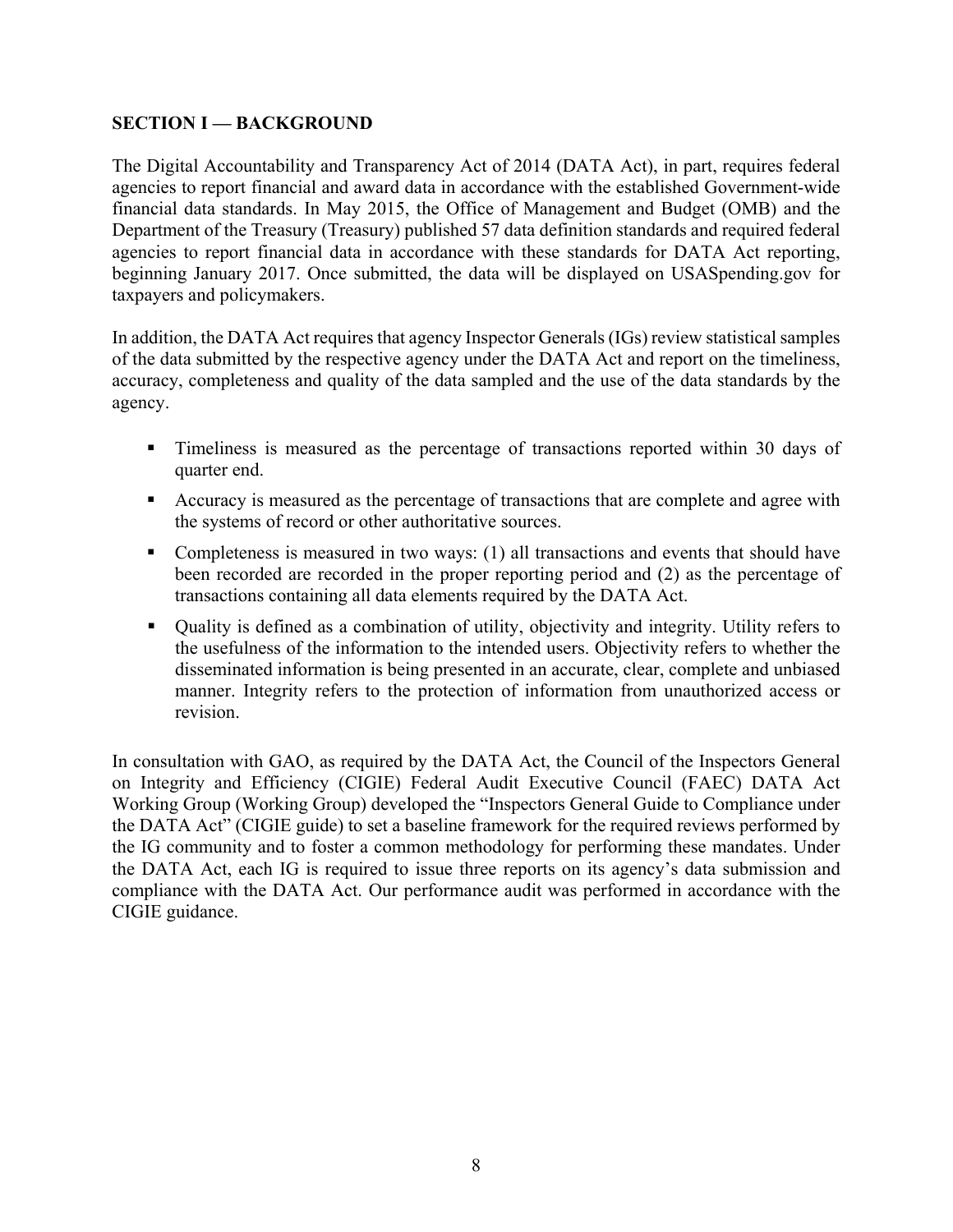#### <span id="page-10-0"></span> **SECTION II — PERFORMANCE AUDIT OBJECTIVE, SCOPE AND METHODOLOGY**

#### **Performance audit objective**

 HHS is a large, complex department and the DATA Act submission impacts all of its OpDivs and grant-making Staff Divisions (StaffDivs). The submission required tight coordination among the many stakeholders and the extensive input from subject-matter experts across information technology, finance, acquisitions and grants offices.

The objectives of this performance audit are to assess the (1) timeliness, accuracy, completeness and quality of the second quarter for fiscal year FY 2018 financial and award data submitted for publication on USASpending.gov and (2) Federal agency's implementation and use of the Government-wide financial data standards established by OMB and Treasury.

#### **Scope**

The scope of this report encompasses the FY 2018 second quarter financial and award data for which HHS submitted for publication to the USASpending.gov website and any applicable procedures, certifications, documentation and controls to achieve this process.

#### **Methodology**

In developing the methodology for this performance audit, we considered CIGIE's "Inspectors General Guide to Compliance Under the DATA Act," as amended July 6, 2017, as well as the DATA Act guidance and suggested criteria established by Treasury, OMB and GAO.

To accomplish the objectives of the performance audit, we:

- Obtained an understanding of any regulatory criteria related to its HHS's responsibilities to report financial and award data under the DATA Act
- Assessed HHS' systems, processes and internal controls in place over data management under the DATA Act
- Assessed the general and application controls pertaining to the financial management systems (e.g., grants, loans, procurement) from which the data elements were derived and linked
- Assessed HHS's internal controls in place over the financial and award data reported to USASpending.gov per OMB Circular A-123
- Reviewed a statistically valid sample of 180 items from the second quarter for FY 2018's financial and award data submitted by HHS for publication on USASpending.gov
- Assessed the timeliness, accuracy, completeness and quality of the financial and award data sampled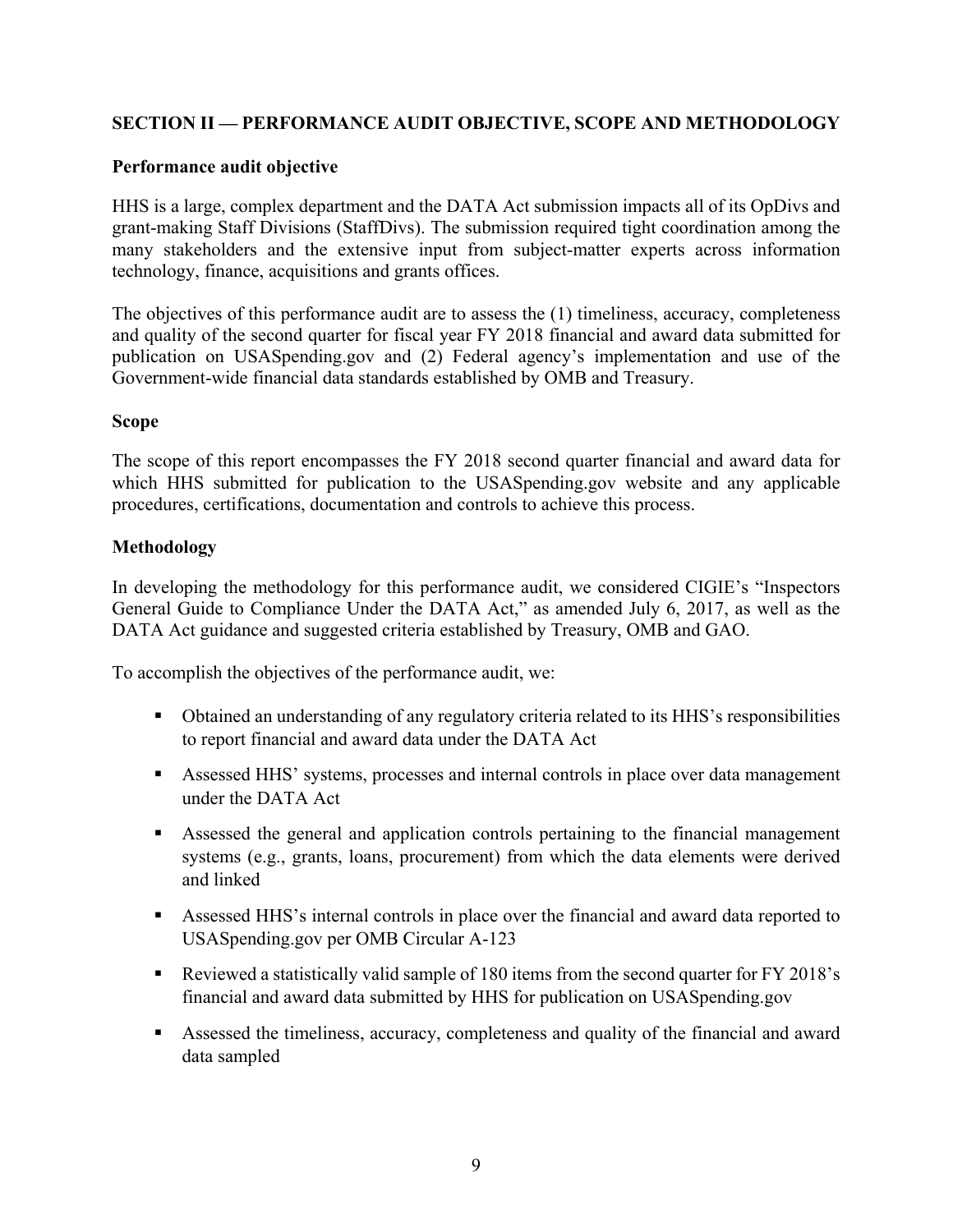<span id="page-11-0"></span> Assessed HHS's implementation and use of the 57 data definition standards established by OMB and Treasury

We conducted this performance audit in accordance with generally accepted *Government Auditing Standards*. Those standards require that we plan and perform the audit to obtain sufficient, appropriate evidence to provide a reasonable basis for our findings and conclusions based on our audit objectives. We believe that the evidence obtained provides a reasonable basis for our findings and conclusions based on our audit objectives.

#### **SECTION III: SPECIFIC FINDINGS AND RECOMMENDATIONS**

#### **Finding — HHS did not fully meet the DATA Act requirements for quality due to ongoing challenges with its IT systems, data cleanup efforts and heavy reliance on manual processes.**

 2) HHS's internal controls over its source systems, and 3) the results of testing 180 File C samples As outlined in CIGIE guidance, we assessed the quality attributes of HHS's DATA Act submission through consideration of the following: 1) HHS's internal controls over its DATA Act submission, for timeliness, completeness, quality and accuracy. Based on these considerations, we determined that HHS did not fully meet the quality attributes for its second quarter for FY 2018 submission. We found that HHS has issues with its data quality reflected in ongoing HHS efforts to remediate deficiencies in IT systems, data cleanup efforts and heavy reliance on manual processes for its DATA Act submission.

#### **IT systems**

Although HHS has made significant improvements toward improving the controls within its supporting information technology (IT) infrastructure and financial systems, we have observed deficiencies related to access controls, configuration management and segregation of duties. With source data originated and processed in a deficient IT environment, it is difficult for HHS to ensure that quality data is used for its DATA Act submissions.

#### **Data cleanup**

HHS continues to have ongoing data cleanup efforts to improve its data integrity within the Department's and its OPDIVs financial systems and related data. Specifically, impacting the DATA Act, HHS has an ongoing effort toward using standard object class codes, as defined in OMB A-11, *Preparation, Submission, and Execution of the Budget.* During our testing of 180 File C samples, we encountered the use of nonstandard object class codes in which the Department had to crosswalk nonstandard object class codes to standard OMB codes to develop a DATA Act submission that materially met the requirements. While HHS has made progress with cleaning its data and continues to consider this an important initiative, data cleanup was still in progress at the time of the second quarter for FY 2018 DATA Act file submission.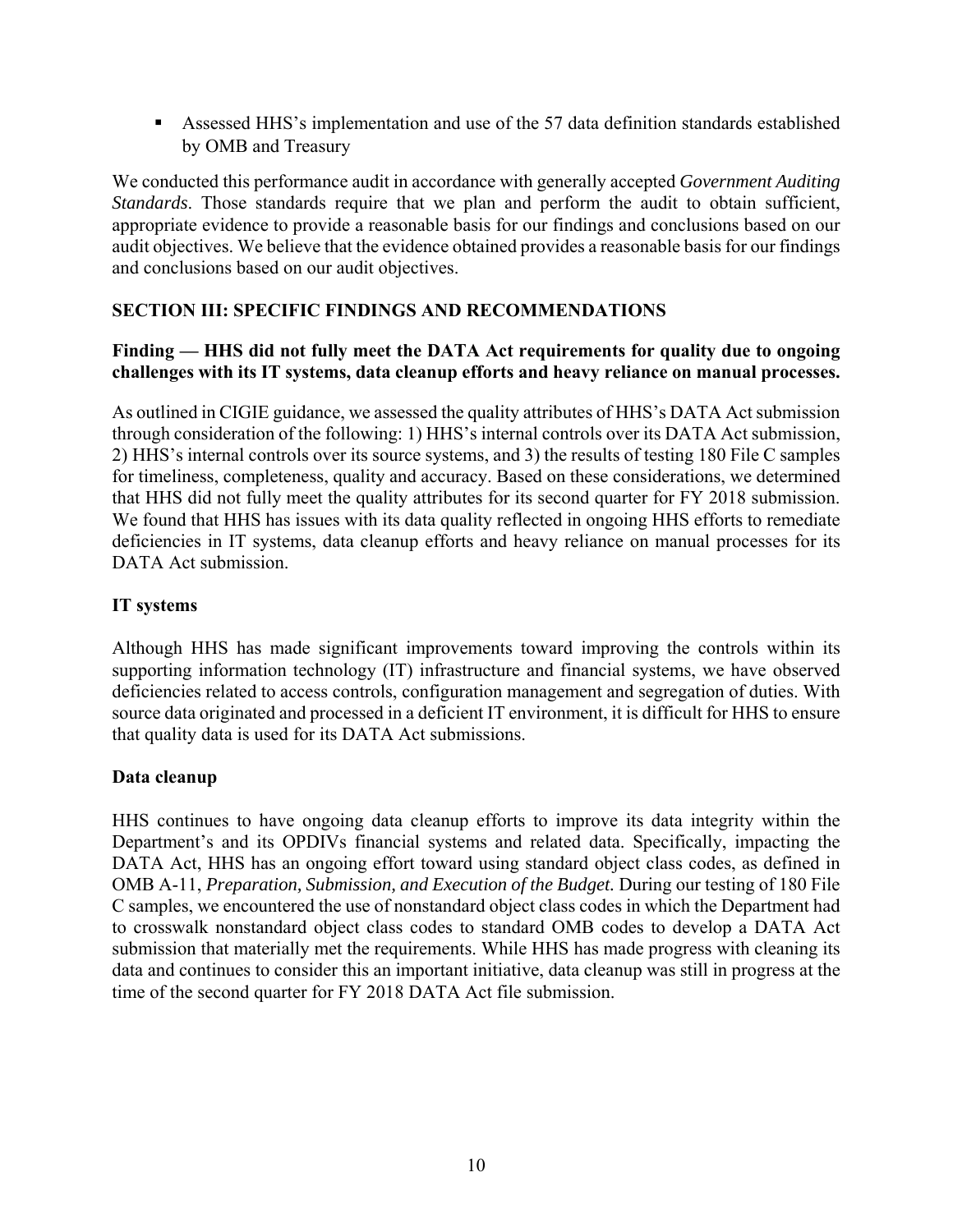#### **Manual processes**

In May 2017, HHS made the decision to pursue an interim solution to meet DATA Act requirements when it became clear that the Department could not reasonably rely on having functional Oracle patches in place in UFMS, HIGLAS, and NBS which it continues to utilize in support of the May 2018 reporting deadline. HHS's interim solution relied on multiple data owners and systems throughout the agency to manually create crosswalks and reports to match transactional and reference data. While the interim solution bridged the immediate technology gaps, it was heavily reliant on manual activities and extensive reconciliations and validations. We understand the massive efforts that HHS undertook to meet the deadline and the hours of testing that were required to ensure the data was complete, timely and accurate and that variances were explained, but this is resource intensive and may not be a sustainable solution. Additionally, it introduces the possibility of issues with data quality.

#### **Recommendation:**

 there is a need for continued focus to resolve remaining deficiencies in its financial, grant and In order to improve data quality related to HHS's DATA Act submission, we recommend that HHS continue to focus its efforts on resolving outstanding issues related to its IT system controls, completing data cleanup activities, and applying the Oracle patches. HHS has made significant improvements in maturing its IT systems security and control posture in the past few years, and acquisition systems. With regards to data cleanup, we recommend that the Department standardize object class codes and United States Standard General Ledger (USSGL) accounts as part of the system requirements. Finally, we recommend that HHS continue to test Oracle patches in its IT systems and implement the patches to reduce reliance on manual processes.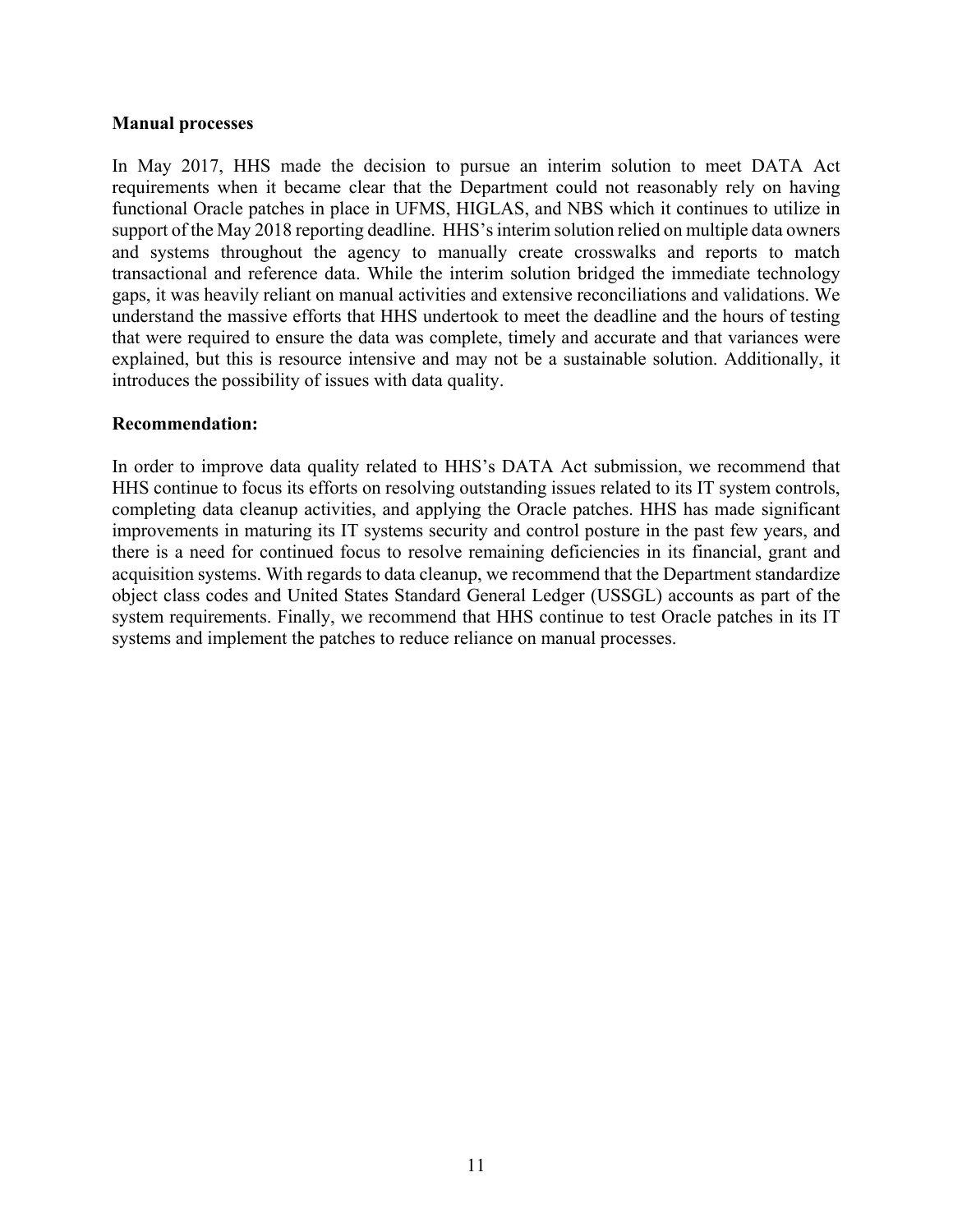**Appendix A – HHS MANAGEMENT COMMENTS**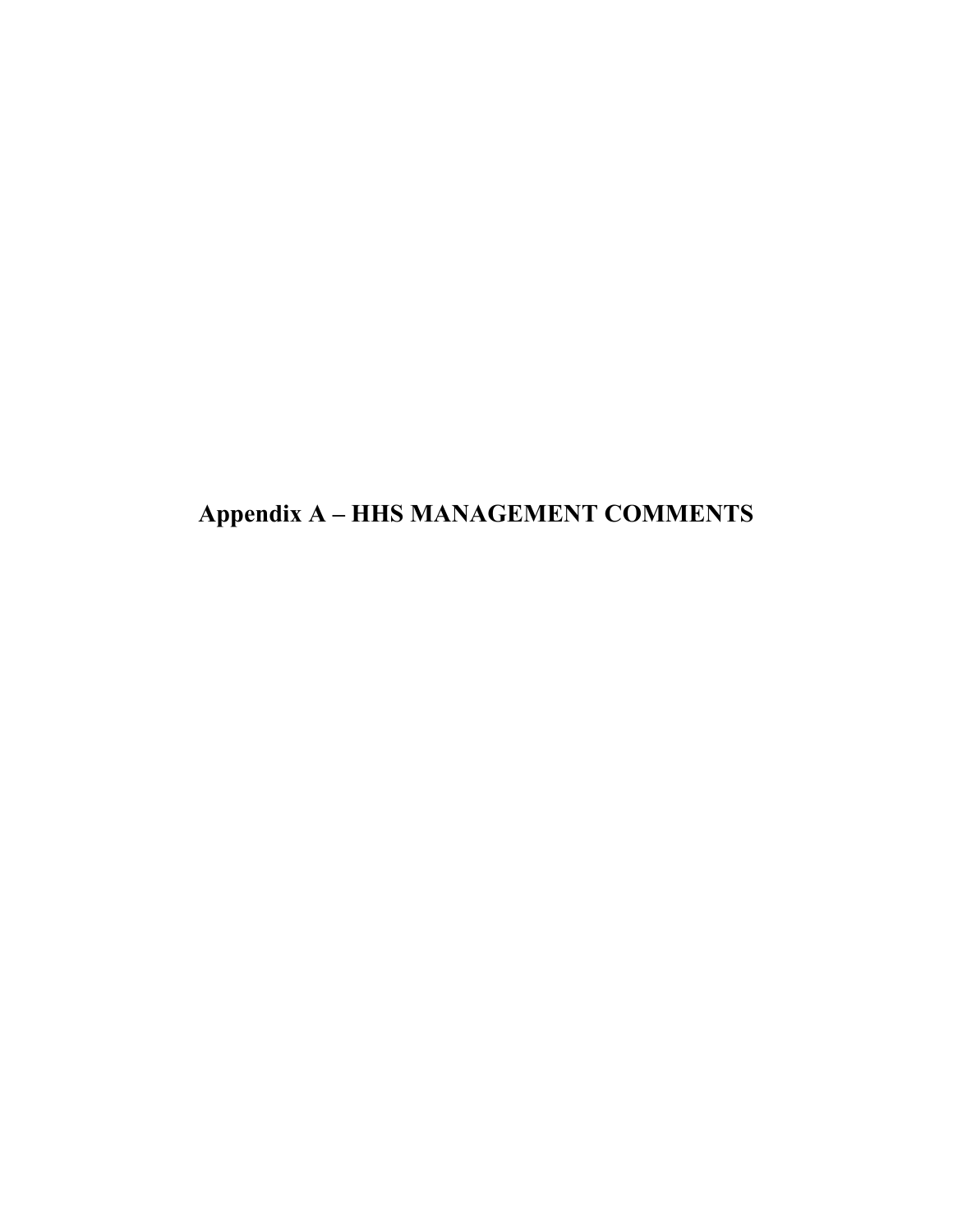**DEPARTMENT OF HEALTH AND HUMAN SERVICES** 



**Office of the Secretary Washington, DC 20201** 

| To:      | Daniel R. Levinson, Inspector General                                                                       |  |
|----------|-------------------------------------------------------------------------------------------------------------|--|
| From:    | Sheila Conley, Deputy Assistant Secretary, Finance and Deputy Chief<br><b>Financial Officer</b>             |  |
| Subject: | Second Quarter, FY 2018 Digital Accountability and Transparency Act of 2014<br>(DATA Act) Performance Audit |  |

We appreciate the opportunity to comment on the Independent Auditor's Report concerning the performance audit of our second quarter FY 2018 DATA Act submission. We are pleased that the independent auditors found that HHS met the requirements of the DATA Act with key areas that require improvement. In response to their Audit Report, we generally concur with their findings and are prepared to develop corrective action plans to address those findings. HHS leadership is dedicated to effectively resolving our challenges.

To meet the reporting requirements of the DATA Act, HHS developed an interim solution in FY 2017 that used manual processes, extensive reconciliations and validations, and cross-Departmental communication and coordination. HHS's interim solution relied on multiple data owners and systems throughout the Department to manually create crosswalks and reports to match transactional and reference data. In FY 2018, HHS continued to utilize this interim solution while developing an automated solution to be implemented in FY 2019. HHS understands that despite the fact that all 180 sample items were properly supported, accurate, and complete without exception, additional improvements to the interim solution can be implemented.

The FY 2018 Audit Report noted that approximately \$114 million ( down from \$1 billion in FY 2017) in financial data was not submitted in accordance with the DATA Act. As a reference point, HHS's second quarter FY 2018 submission totaled approximately \$351 billion in transactional activity and the omission represents less than three-one hundredths of one percent (0.03%) of this activity. Though materiality thresholds were not discussed in DATA Act guidance, HHS understands its responsibility to its stakeholders and has already researched this difference and developed a corrective action plan. This difference will continue to be remediated during FY 2019. The difference relates to a specific business process where the automated solution using Oracle patches is the most efficient remediation activity.

HHS has made significant progress in the development and documentation of processes to support the second quarter of  $FY$  2018 DATA Act submission as compared to our  $FY$  2017 performance audit report. Other DATA Act findings and recommendations related to HHS's information technology environment are being addressed through HHS's CFO Audit corrective action plan process.

We take remediation of our deficiencies seriously and we will continue to focus our efforts and resources on addressing our DATA Act audit findings. We would like to thank the Office of the